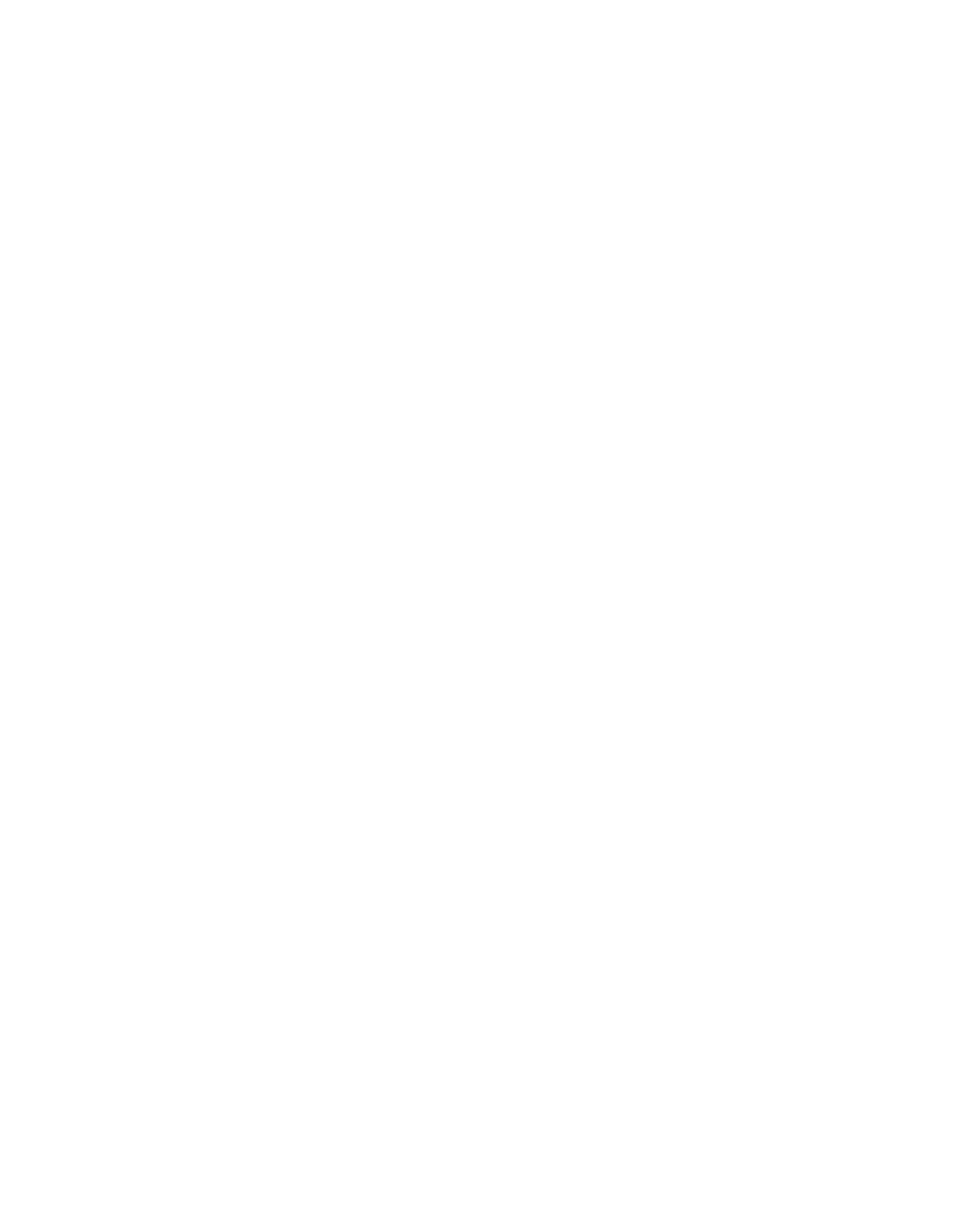## **Statement by Minister of Finance Andrej Šircelj, in his capacity as Chairman of the EU Council of Economy and Finance Ministers, to the International Monetary and Financial Committee Washington, DC, October 14, 2021**

1. After subdued growth in the first quarter of 2021, global economic activity gained traction in 2021. The rebound was driven by the strong outturn among advanced economies, benefitting from progress with vaccination, reopening and sustained fiscal support measures. Going forward, near term growth is likely to soften a bit amid the rapid spread of the Delta variant and continued supply side disruptions, with the recovery in most emerging market economies and low-income countries lagging behind the rebound in the advanced economies. Given the still uncertain global health situation and highly uneven global recovery, determined and focused policy action is necessary. We in particular need to ensure affordable and equitable access to vaccines for all globally. We also support the IMFs proposed goal to vaccinate at least 40 percent of the population in all countries by the end of 2021 and at least 60% by the first half of 2022. In this regard, we fully support collaborative efforts, especially the Access to COVID-19 Tools Accelerator (ACT-A) initiative and its COVAX facility, and underline the need to close its financing gap. As the global community continues to face extraordinary challenges and uncertainty, efforts need to remain focused on protecting people's health and livelihoods and overcoming the crisis.

2. Policy actions should continue to be coordinated in order to effectively address the pandemic, sustain the economy and support a sustainable recovery. The fiscal stance will remain supportive in the euro area in 2021 and 2022. Policy measures should be tailored to countryspecific circumstances and remain timely, temporary and targeted while avoiding premature withdrawal and cliff edge effects. As the health situation improves and restrictions ease, fiscal measures should gradually shift towards more targeted actions to promote a resilient and sustainable recovery. Once the recovery is firmly underway, fiscal policies aimed at achieving prudent medium-term fiscal positions and ensuring debt sustainability should be pursued, while enhancing investment levels and improving the quality of public finances. Particular attention should be paid to the composition of public finances and to the quality of budgetary measures. Priority should be given to sustainable and growth-enhancing investment and structural reforms, notably supporting the green and digital transition and to fiscal reforms that will help provide financing for public policy priorities and contribute to the long-term sustainability of public finances. Public procurement frameworks and public financial management should be improved, including in particular investment frameworks and the use of green budgeting tools. Spending reviews should be used to better focus public expenditure on recovery and resilience needs. Transparent and clear monetary policy communication by major central banks is important for the global economy and financial stability. Macro-prudential policy should do its part to ensure financial stability.

3. The EU has agreed on a comprehensive fiscal support package covering the years 2021- 27. This combines a reinforced Multi-annual Financial Framework (MFF) and an extraordinary recovery effort funded through the "Next Generation EU" (NGEU) recovery instrument that will raise up to EUR 750 billion from financial markets. Together, they amount up to EUR 1.8tn in 2021-27 and will help tackle the socio-economic consequences of the COVID-19 pandemic, transform the EU economy, pursue the European Green Deal, make the most of the digital revolution, and strengthen economic and financial resilience. The centre piece and biggest instrument of Next Generation EU is the Recovery and Resilience Facility, which will provide up to EUR 672.5 billion in financial support (EUR 312.5 billion in grants and up to EUR 360 billion in loans) for national investments and reforms in relation to the green and digital transitions and to boost growth potential as well as the economic and social resilience of national economies.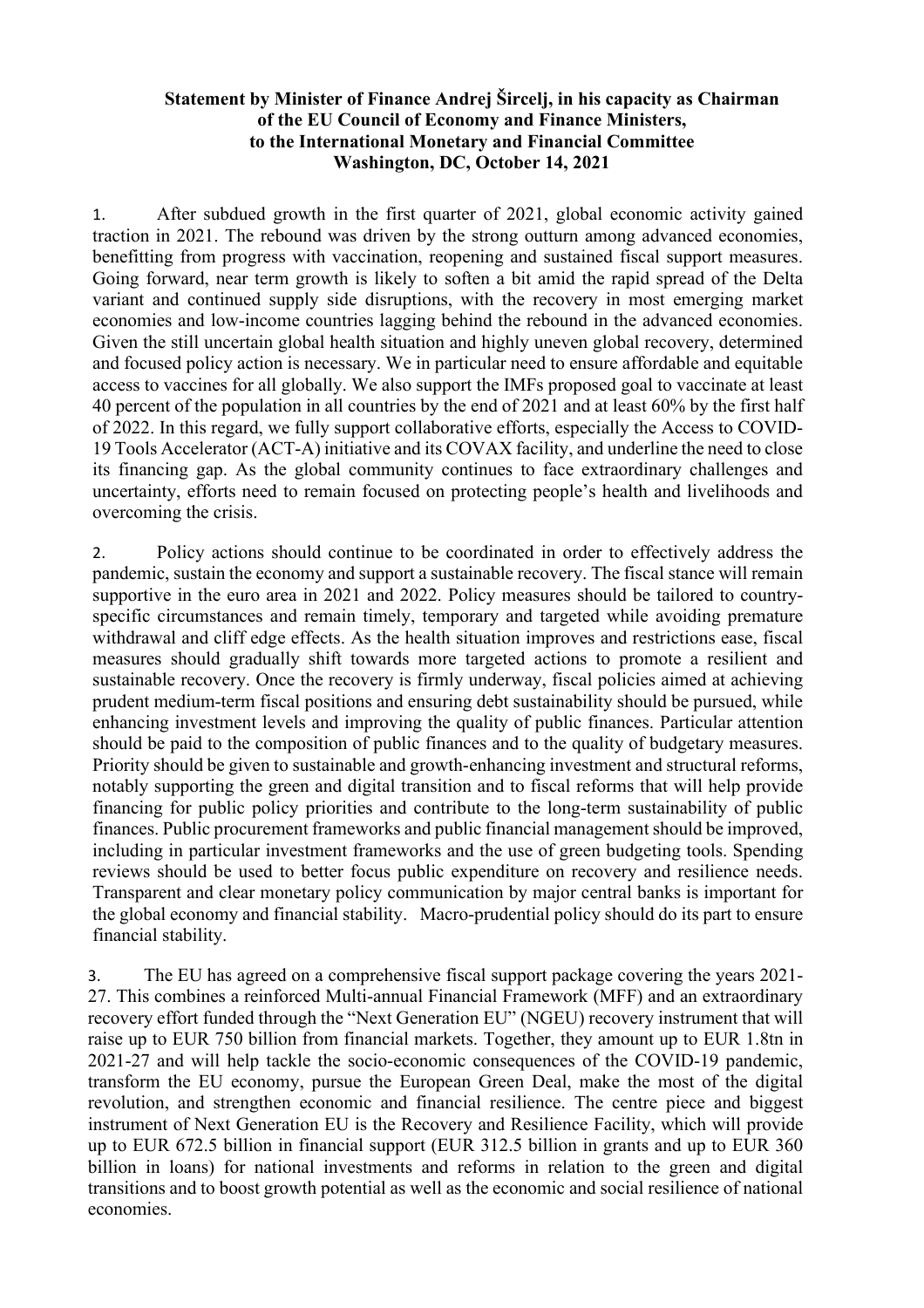4. In addition, the European instrument for temporary support to mitigate unemployment risks in an emergency (SURE) has allowed for up to EUR 100 billion loans in support of Member States' short-time work schemes and similar measures to protect jobs and workers affected by the economic fallout of the COVID-19 pandemic. Until now, the EU approved a total of EUR 94.3 billion in SURE support to 19 Member States, out of which EUR 90 billion was already disbursed. Furthermore, the Pan-European Guarantee Fund, created for the European Investment Bank Group, can support EUR 200 billion of financing for companies with a focus on SMEs. Finally, the Pandemic Crisis Support established by the European Stability Mechanism (ESM) makes available up to EUR 240 billion of financing to euro area Member States to support domestic financing of direct and indirect healthcare, cure, and prevention related costs due to the COVID-19 crisis. As part of the EU's global response to the COVID-19 pandemic, the EU approved EUR 3 billion of Macro-Financial Assistance to 10 enlargement and neighbourhood partners to help them cope with the economic fallout. Of these, EUR 2,4 billion have already been disbursed or will be disbursed very soon<sup>[1](#page-3-0)</sup>. This assistance comes on top of the 'Team Europe' package, the EU's robust and targeted response to support partner countries' efforts in tackling the pandemic, reaching over EUR 40 billion.

5. Fighting climate change is an integral and essential part of our agenda. It is a global challenge that requires an effective and coordinated response within a stronger institutional framework. The economic consequences of climate change are being felt, and the cost of inaction is steadily increasing, as is the risk of insufficient action. This affects consumers, workers, businesses, public finances, and financial markets alike. The transition towards a climate-neutral and environmentally sustainable economy can be accelerated by economic incentives and fiscal measures. The European Climate Law lays down the EU commitment to climate neutrality by 2050 and to increase its climate target from a 40% to a 55% greenhouse gas emission reduction by 2030, compared to 1990 levels. The European Commission has on 14 July 2021 put forward the "Fit for 55" package which proposes to reinforce the EU's main climate, energy and transport legislation, including, inter alia, a strengthening of the EU Emission Trading System and its expansion to new sectors, a WTO-compliant Carbon Border Adjustment Mechanism to avoid carbon leakage between the EU and third countries, a revised energy taxation framework as well as new policy targets for renewable energy and energy efficiency. A Social Climate Fund is also proposed to support EU Member States in mitigating the social impacts on vulnerable groups of the climate transition, and in particular an increased use of carbon pricing. This has been proposed in addition to the Just Transition Fund, adopted in June 2021, which will finance projects to make the green transition fair and inclusive.

6. Moreover, the new MFF and the NGEU, and in particular the RRF, ensure that the EU's recovery strategy is aligned with the longer-term climate and environmental sustainability goals, notably through a target for at least 37 percent of climate expenditure in each national Recovery and Resilience Plan. The European Commission's new Sustainable Finance Strategy published on 6 July 2021 will complement these efforts by supporting the mobilisation of the financial sector to meet the investment needs of the green transition and improve the resilience to climate and environmental risks. The EU Member States remain committed to continue scaling up the mobilisation of international climate finance from a wide variety of private and public sources, instruments and channels in the context of meaningful mitigation actions and transparency on implementation. This will help support the transition towards a climate-neutral global economy and alleviate the socio-economic impact of the transition.

7. By end 2020, the European Fund for Strategic Investments (EFSI) mobilised EUR 547

<span id="page-3-0"></span>**<sup>1</sup>** In September 2021, the Commission adopted decisions approving the first disbursement to Bosnia and Herzegovina (EUR 125 million) and the second disbursements to Moldova (EUR 50 million) and Ukraine (EUR 600 million). The actual transfer of funds is expected to follow in October 2021.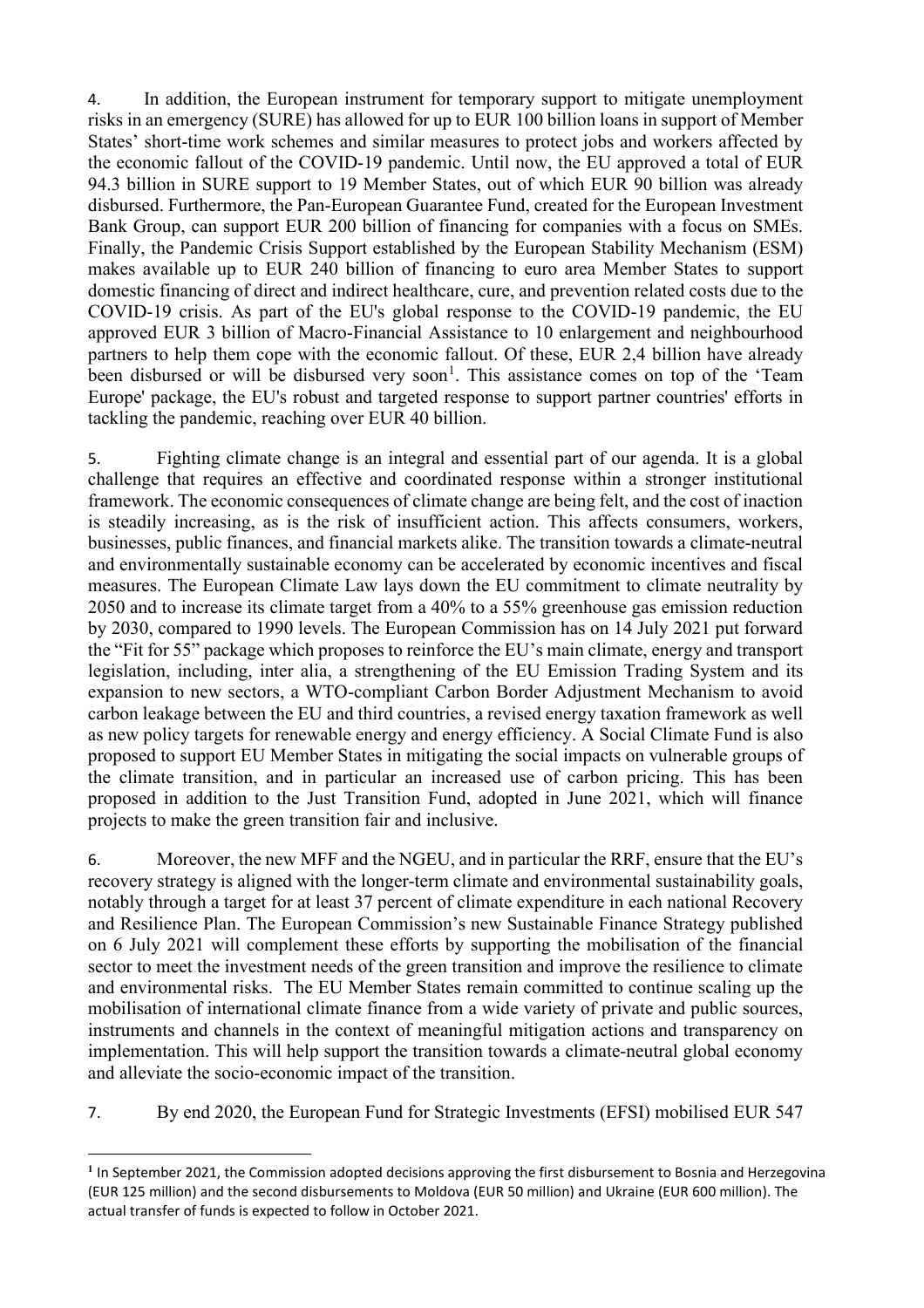billion in investment. It also more recently contributed to mitigate the impact of the COVID-19 pandemic on the EU's economies. Close to one and a half million start-ups and small businesses are expected to benefit from improved access to finance. Some 70 percent of the expected mobilised investment comes from private resources. The InvestEU programme will build on the success of the European Fund for Strategic Investments (EFSI) and bolster investments across the European Union. It will provide crucial support to small and medium-sized businesses, contributing to overcome the effects of the crisis while supporting the EU long-term priorities, in particular the green transition. The overall investment to be mobilised on this basis is estimated at EUR 370 billion, of which 30% should be dedicated to support EU climate and environmental objectives.

8. While global merchandise trade is continuing its robust recovery from the shock of the COVID-19 pandemic, the outlook for world trade continues to be overshadowed by downside factors, including continued weakness in services trade, persisting supply and logistics bottlenecks, and lagging vaccination timetables, particularly in poor countries. Against this background, it is critical to support the rules-based multilateral trading system. The new EU trade strategy pursues "open, sustainable and assertive trade", prioritising a major reform of the WTO and a modernisation of its rulebook to make it fit for today's world and well equipped to respond to competitive distortions. The EU looks forward to substantial progress on those priorities at the 12<sup>th</sup> WTO Ministerial Conference at the end of this year.

## **IMF Policy Issues**

9. The IMF has demonstrated its ability to take strong and rapid measures to support its members during the Covid-19 crisis. IMF support for countries has shifted from emergency financing and debt relief at the height of the crisis towards regular lending programs with uppercredit-tranche conditionality to address evolving balance of payments needs including for mitigating the effects of the coronavirus and supporting resilient economic recovery.

10. EU Member States welcome the new general allocation of Special Drawing Rights of about USD 650 billion, which became effective on 23 August 2021, accompanied by increased transparency and accountability measures on the use of SDRs. It provides additional liquidity to the global economy by substantially supplementing countries' foreign exchange reserves. About USD 275 billion were allocated directly to low-income- and middle-income-countries, which have fewer resources to cope with the impact of the crisis. We call for additional IMF members to consider signing voluntary SDR trading arrangements to facilitate SDR exchanges and ensure adequate burden sharing across a wider set of countries. We support the IMF in further exploring actionable options for countries to voluntarily channel a share of their allocated SDRs to help vulnerable countries. To significantly magnify the impact of the general allocation in support of vulnerable countries, we call for ambitious voluntary contributions from all countries able to do so according to their national laws and regulations. The loan account of PRGT is the regular candidate to channel part of the allocated SDRs as it is tried and tested and we are looking forward to new contributions to help strengthen the PRGT, as endorsed by the IMF Board. Several EU Member States are considering such contributions to the PRGT, subject to national procedures. We also support exploring the creation of a new 'Resilience and Sustainability Trust' (RST) to meet longer-term protracted and prospective balance of payment needs and support more inclusive, resilient, and sustainable economic recoveries for vulnerable countries within the Fund's mandate, while preserving the reserve asset status of the SDRs channelled towards the RST. RST funding should complement existing Fund arrangements alongside an upper-credittranche IMF program without competing with existing sources of financing. We remain open to considering viable options to channel SDRs to Multilateral Development Banks at a later stage, as more technical work is needed. We call for the close cooperation of the IMF with the World Bank and other MDBs. We furthermore stress the importance of consistent and judicious follow